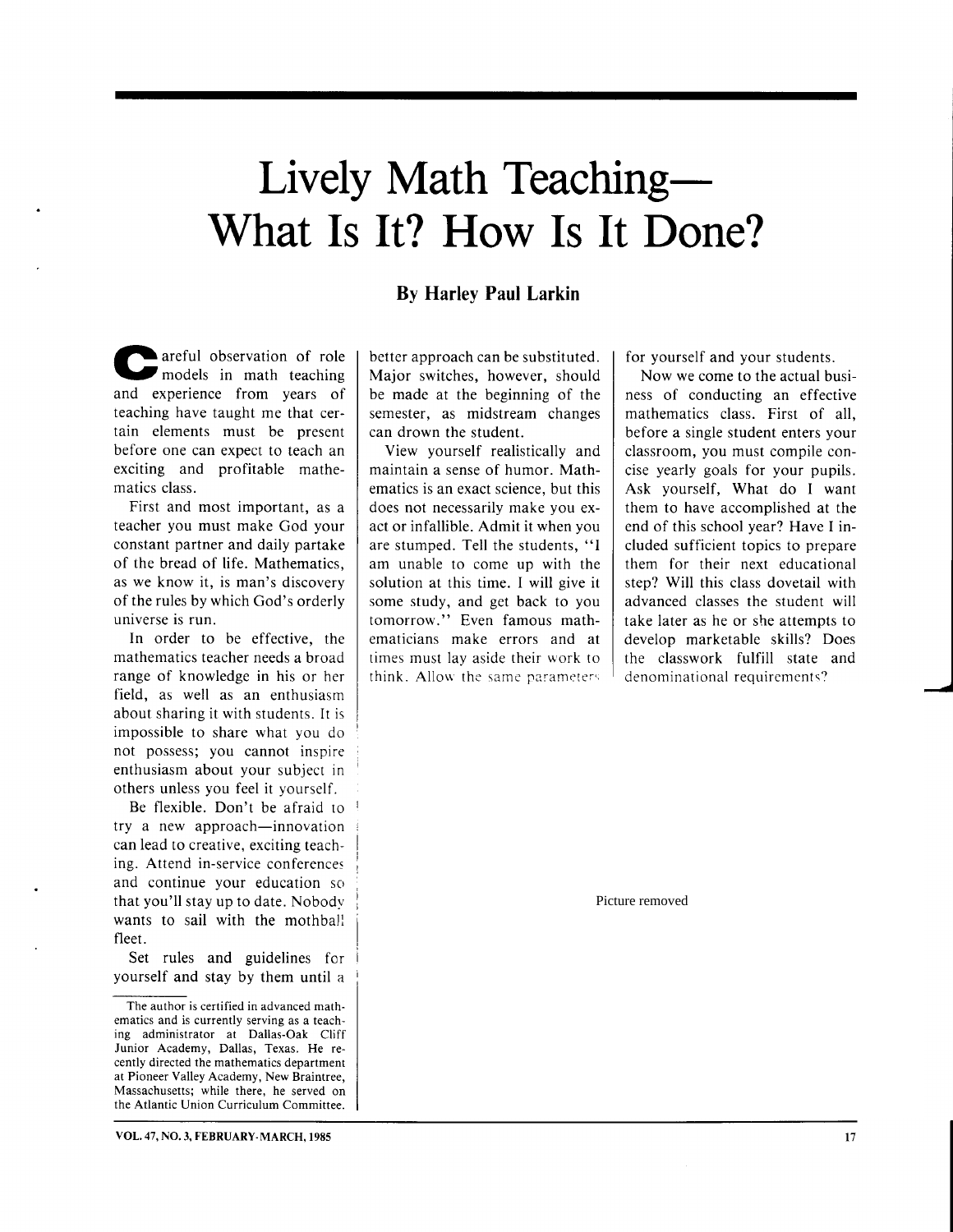#### Strong Teacher-Strong Textbook

Next, you should carefully inspect your textbook, selecting supplementary resources to strengthen weak areas. Since you have clearly defined the class's learning objectives and goals, the weak areas will be easier to pinpoint.

Consider the following illustration:

Beginning with the primary grades, the teacher should recognize and understand how real number properties relate to the level he or she is teaching. Two examples are these: (1) The Order Property, e.g., mathematical operations are done from left to right on a number sentence with the taxonomy of powers, first multiplication and division, and lastly, addition and subtraction. (2) Real Number Postulates, e.g., commutative, associative, identity, inverse, distributive, and closure.

To a teacher not thoroughly versed in real number properties, the following is just a plain old multiplication problem that students must somehow be taueht the proper steps to solve.

| 235  |             |  |
|------|-------------|--|
|      | $\times$ 14 |  |
|      | 940         |  |
| 2350 |             |  |
|      | 3290        |  |

To the mind of the prepared teacher this problem can be thought of in terms of the Distributive Property of Multiplication over Addition as follows:  $(4+10)$  $(235) = (4 \times 235) + (10 \times 235) = 940$  $+2350=3290.$ 

If inspection shows that your mathematics textbook is weak in too many basic skills areas, change books. Usually you will find several different books approved by both state and conference to choose from. If your school budget or administration does not allow a change of texts, the market is flooded with workbooks and computer software. Review such materials carefully, however, to be sure that they reinforce your instructional objectives.

#### Making a Big Map

After a great deal of experimentation, I have discovered that I achieve the best results when I map out the whole year in advance. When this is not done, some foundation areas may be minimized or neglected. Such mapping also allows me to decide in advance how much time will be spent in each unit and how to best use my time and that of my students.

An important part of mapping out the year is to set unit goals. A goal must first be established before it can be achieved, just as a postulate must be learned before it can be applied. My weekly and daily schedules help keep me on course and enable me to quickly review long-term objectives in terms of where I have been. This mapping also helps me cue my students about the direction this concept is leading them.

#### Don't Forget to Read the Map

Every day's class should include two steps: (l) A look backward, and (2) a look forward to where we are heading in today's lesson. Unit and chapter overviews with the class become a third step that gives meaning to the student. Such overviews help the student to understand the course's broad objectives, as well as its shortterm goals. If the text does not provide for systematic review, schedule it yourself. Everyone's mind (including the teacher's!) needs updating regularly.

#### Creating Internal Excitement

Begin the year by saying, "l know that there will be times when

things will seem hard for you; however, I believe that you are going to find this a very exciting course. I predict that all of you will do much better than you ever did before in math." Then keep up the students' internal excitement with the constant positive affirmation: "You can do it. I believe in you." Students must be driven from within to achieve consistently superior performance.

#### Leave Tracks That Are Easv to Follow

One key ingredient of a successful math cxperience for the student and the teacher is this: You as tcacher must insist on clearly headed, well organized, neatly written papers. This requirement will give the student pride in his or her work and make it easy for you to correct the paper and trace any errors that have crept in.

The final solution of a problem is no more important than where the solution originated. All steps, from copying the original problem through the steps of solving it to the final solution should be required-written clearly and in logical order. This allows both teacher and student to readily trace all components and shows whether the student understands the steps involved in arriving at the answer, even if he or she has made calculation errors along the way. Even if the student has received help from others, having to write out the complete process of solving the problem will offer insights into problem solving.

#### See, I Can't Grasp What I Hear You Saying

Since each student can be categorized primarily as either a visual, aural, or tactile learner, and no class is made up of only one of these types, the teacher should carefully frame questions and re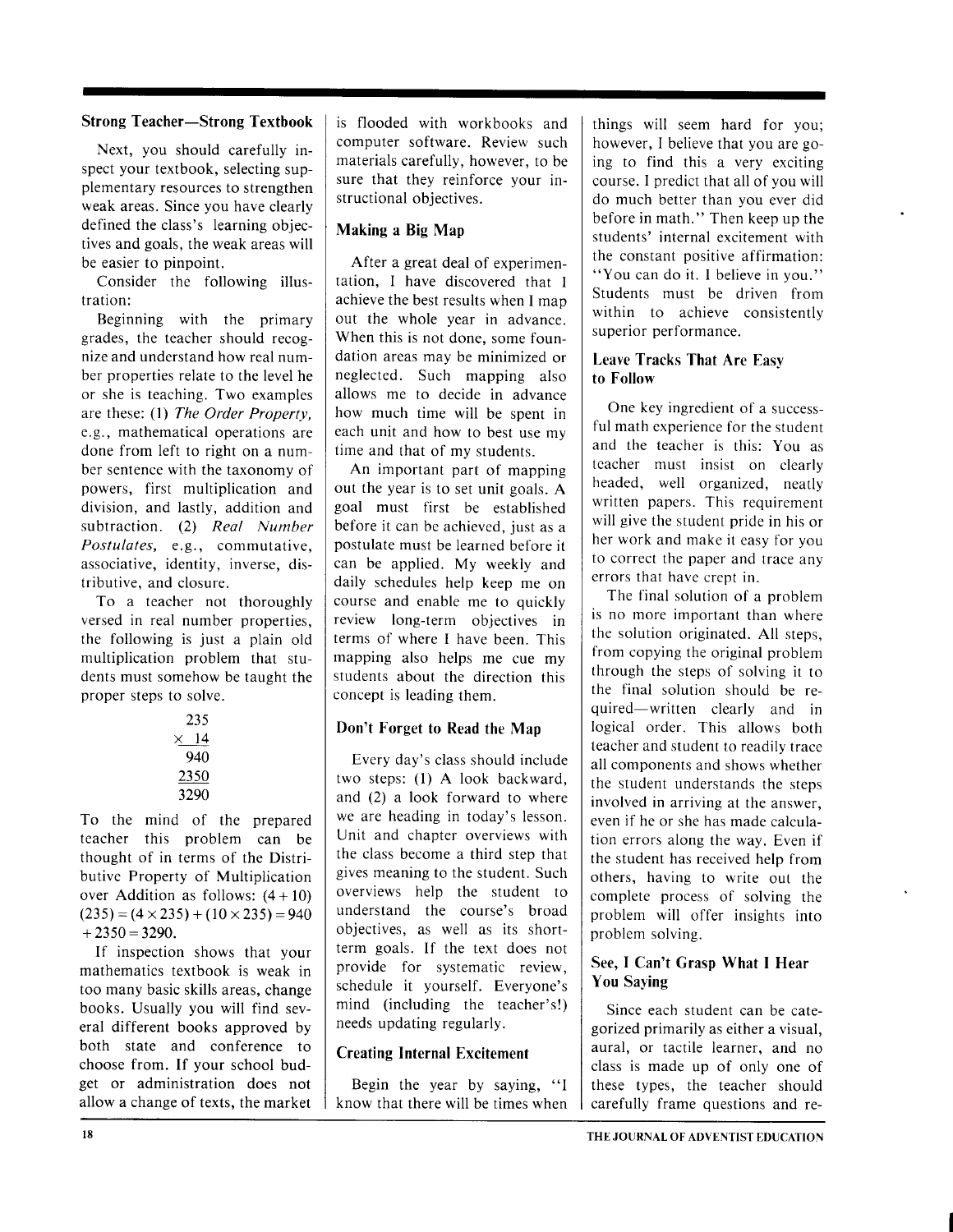sponses and provide examples and models that relate equally to each learning style. Teachers need to be alert in this regard, or students will receive most of their information based on the *teacher's* dominant characteristic.

When questions such as "Why do I need to study this?" arise, every teacher should be ready to give an answer that the student can understand. A well-prepared teacher has researched the reasons why the text is written as it is and can add as many practical applications as are needed to satisfv the student.

Too often, when asked such questions as "Why not divide by zero?" the teacher answers simply "Because I say so" or "Because it is a rule, and you must follow the rules." This type of answer frequently is heard when the teacher's knowledge is limited to the materials in the textbook. An even worse indictment of this method of teaching is its failure to train the student to figure out for himself the reason for a rule or a prescribed technique in problem solving.

A better answer to the question about dividing by zero would be this: "Consider the following problem:  $4 \div 0 = a$ . This is equivalent to  $4 = a \times 0$ . Can anyone tell me what real number will substitute for  $a$  to make the sentence true?" It will soon become apparent that no such number exists and hence the sentence can never be accurate if division by zero occurs.

#### Feed Me, I'm Starving for Information

The "carrot or the stick" philosophy does have some merit. If a human being does not receive prompt and appropriate feedback, he or she tends to lose interest. One of my continuing priorities is for my students to always receive their graded work by the following school day. This serves three purposes. First, I know which areas to compliment; second, if there is a problem, we can correct it together before it becomes entrenched; and third, the students feel confident about themselves as their successes mount daily. This helps lessen the impact of a temporary setback.

If I were asked, "What has been most helpful to you as a teacher and to your classes?" my answer would be divided into three parts: "I make available to all students their cumulative grade (updated weekly by my computer helper). Students receive a listing of the assignments a quarter at a time (I am now experimenting with semester and full-year blocks), and I always pray with the students, especially before testing."

#### Common Sense Rules

My rules in the classroom are few, to the point, and enforceable: (l) No late work will be accepted. Occasionally, common sense dictates that I make exceptions, but the rule remains intact. (2) I set deadlines and make them public. It pays to advertise. (3) If I err in my favor, I will change the score or grade. If I err in the student's favor, he keeps the points. This rule has never biased anyone's grade. On the contrary, it encourages students to examine their returned work before disposing of it and makes them even more determined to earn the grade I know they are capable of achieving. Teachers must be perceived as fair, or they will not be able to effect positive changes in their students' behavior and attitudes.

#### $ZZZZ...$

I have discovered that math lectures that drag on and on are seldom heard, little loved, and rarely remembered. I now keep my comments to the class as a whole to a mininium and maximize my time with one-on-one instruction. This allows me to encourage the slow learner who will not, for fear of embarrassment, ask questions in front of the whole class. In addition, it offers the advanced learner prime-time assistance in his or her attempts to go beyond the basic requirements of the course.

#### Dividing the Elements-Multiplying the Time

Optimal use of class time is a crucial factor in success for both teacher and student. The fiftyminute period must be carefully divided so that no necessary elements of instruction are omitted. The essentials, with their approximate time frames, are listed sequentially below:

1. Pass out graded and recorded work from the previous session and answer any questions, reinforce areas of weakness, and assign remedial work if applicable (4 min.).

2. This will lead naturally into a review of recently learned concepts (3 min.).

3. The review will provide reinforcement. To ensure that the class stays on target with the master plan, spend some time on an overview. This will add meaning and credence to the present objectives (2 min.).

4. Because each student already has an assignment sheet, simply point out what is due (l min.).

5. Perhaps the most crucial part of the presentation has now arrived. Clearly and concisely outline how the new work is to be organized, the manner in which the problems will be solved, and what form the solutions should take. As the introduction of the next lesson proceeds, carefully observe student reactions and questions, which will (To page 39)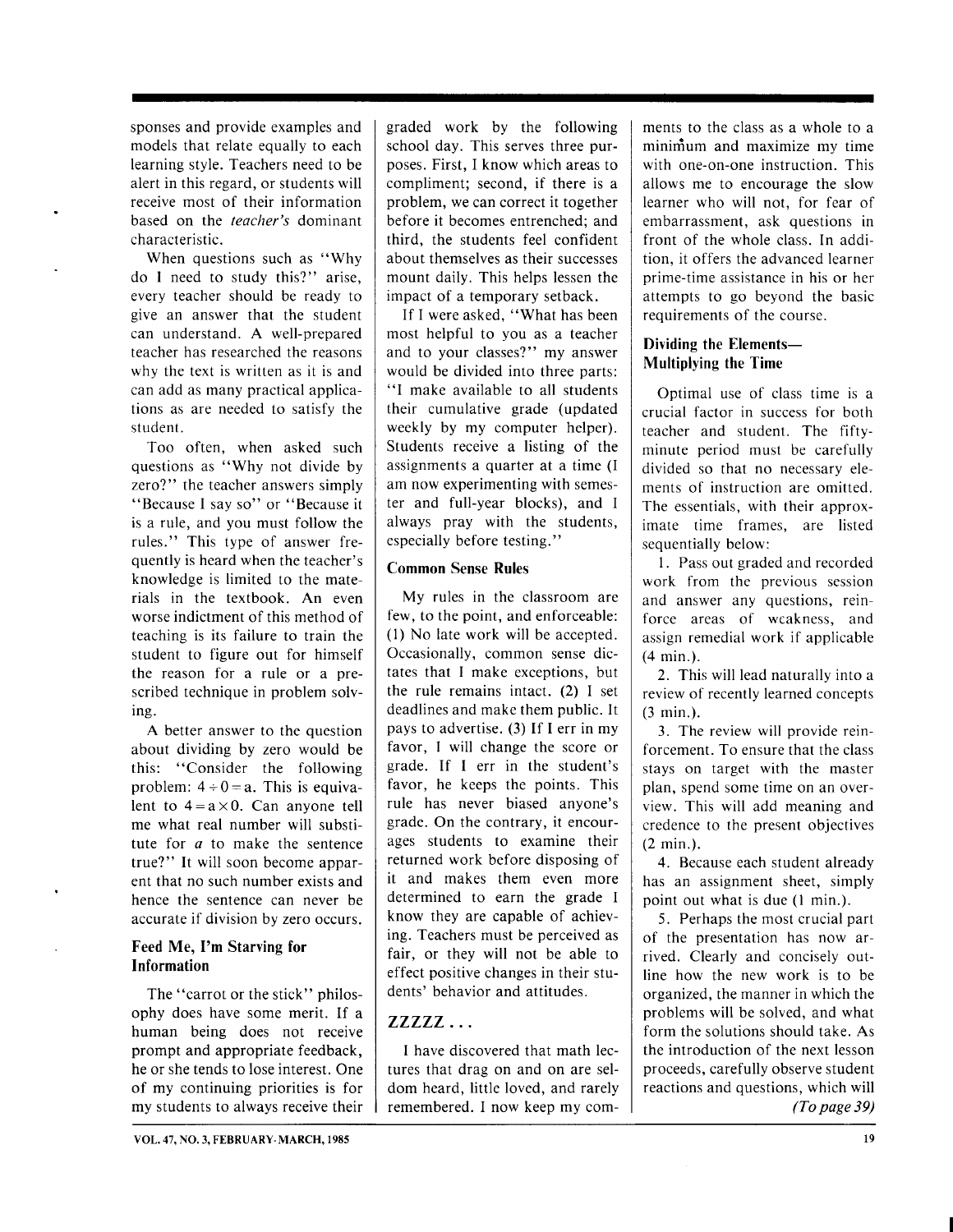Under the section, "Nature and Purposes of the Tests," the authors of the Iowa Tests of Basic Skills make this significant comment: "Tests are aids to better instruction. As with other such aids, the usefulness of tests will depend upon the extent to which the test results are interpreted with wisdom, ingenuity, and caution. Test results should be used to supplement, not to replace, teacher judgment."

A careful study of standardized tests and a knowledge of each individual child's strengths and weaknesses in math will enable the teacher to plan sequential instruction that best addresses the child's needs and prepares him or her to participate in today's increasingly technological society.  $\Box$ 

#### Scared of Math (Continued from page 22)

the board when he solves the problem. Divide the class into three or four teams. The team that removes the most leaves for the week or the

month is the winner. This helps avoid lag time with students who complete the assignment before the end of the math period.

When the season changes, replace the leaves with nuts and change the caption to "Crack the Nuts," and use more difficult problems. Snowflakes may be used with the title "Catch It If You Can," and blossoms for spring with the caption "Spring Into Math."

The teacher should assemble a collection of problems at different levels of difficulty. The section entitled "Challenge for Able Students" that appeared between l98l and 1983 in The Arithmetic Teacher has excellent problems that may be used for this purpose. Students can be invited to contribute problems from their daily lives or their reading.

Life is full of problems. Everyone will surely encounter them in every part of his or her life. As teachers we must prepare our students for life-prepare them to meet problem situations and not

be overcome by them. If we have helped students not to be afraid to take risks, not to be fearful of unfamiliar tasks, not to be ashamed of failure but consider it a steppingstone to success, not to glory in success-realizing mightier tasks are ahead of them, then we will have done our part. If we have not yet totally reached our goal, we can be comforted by the knowledge that if we have done our part, the Lord will always make up for our deficiencies and fill in the gaps where we have failed.  $\Box$ 

#### **REFERENCES**

- Brush, Lorelei R. "Some Thoughts for Teachers<br>
on Math Anxiety," The Arithmetic Teacher<br>
(December, 1981), 37-39.<br>
Grossman, Rosc. "Problem Solving Activities<br>
Observed in British Primary Schools," The
- Arithmetic Teacher (January, 1969), 16:34-38.
- National Council of Teachers of Mathematics. An Agenda for Action: School Mathematics of the 1980s, 1980.
- 
- The Agenda in Action. 1983.<br>Schmalz, Rosemary S. P. "Classroom Activi-<br>ties for Problem Solving," The Arithmetic
- Feacher (September, 1981), 42-43.<br>Sztela, Walter. "Story Problem Solving in Elementary School Mathematics: What Differ<br>ences Do Calculators Make?'' Journal fo Research in Mathematics Education (1982),

13:5, 381-389.<br>Spencer, Patricia J. and Lester, Frank K. "Sec-<br>ond Graders Can Be Problem Solvers," *The* 

Arithmetic Teacher (September, 1981), 16, 17.<br>Tobias, Sheila. Overcoming Math Anxiety. New York: W. W. Norton & Company, lnc., 1978. Wheatley, Charlotte t.. "Calculator Use and

Problem Solving Performance," Journal for Research in Mathematics Education (1980), I l:323-334.

## Lively Math Teaching

(Continued from page I9)

indicate when to change to one-onone instruction (10 min.).

6. When it becomes apparent that most of the students understand how to proceed, devote the remaining time to the general practice session. During this time I devote myself entirely to individualized or small-group instruction. All grading and organizational work are put aside until later.

In conclusion, you must be prepared and inspired if you expect to be able to inspire others. If you, as a role model, transmit your internal excitement about your subject



VOL. 47, NO. 3. Ff BRUARY. MARCH. 1985